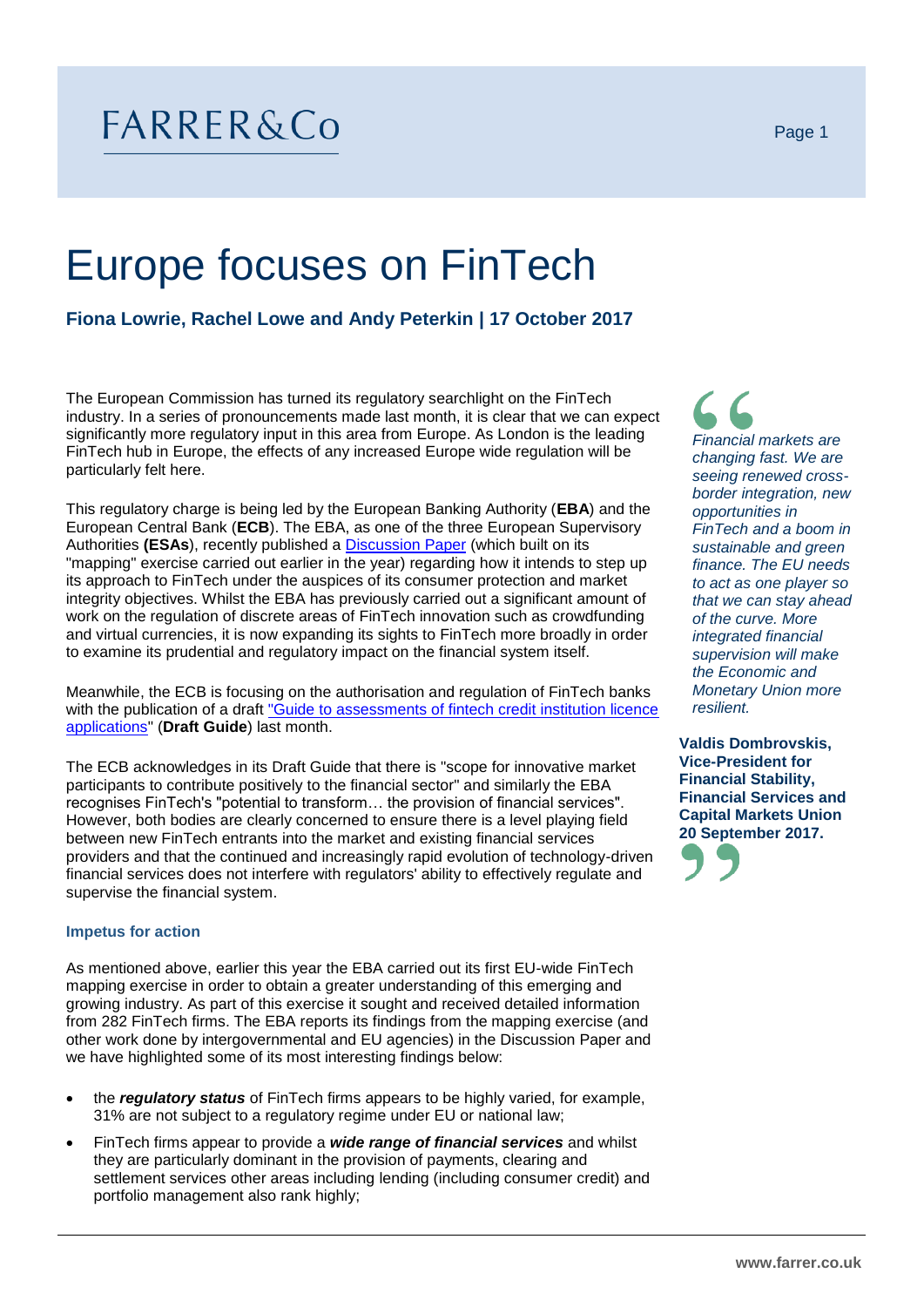- that 100% of *RegTech* (technology supporting regulatory compliance) is not subject to any regulatory regime;
- *consumers are the main target end-user*, rather than professional firms, which is an important observation in relation to the EBA's consumer protection objective;
- a significant proportion of *FinTech firms hold client money*, including 12% of FinTech firms not subject to any regulatory regime;
- **the national authorisation regimes vary in their approach to FinTech**, leading to patchy and uneven regulatory coverage. The EBA identified that sandboxing regimes such as that operated by the FCA and the PRA's Regulatory Accelerator, innovation hubs or similar regimes are in place in almost half of the jurisdictions and in their view these support the development of FinTech while maintaining a healthy and stable financial system.

These findings, which clearly identify scope for better consistency of regulation in this area, together with the EBA's mandates which include:

- promoting a sound, effective and consistent level of regulation and supervision;
- enhancing consumer protection;
- promoting a sound, effective and consistent level of regulation and supervision;
- promoting equal competition; and
- monitoring new and existing financial activities,

have prompted the EBA to put forward its proposals to supervise the regulation of this sector on a Europe-wide basis.

# **The EBA's proposed way forward**

The EBA has identified six areas in which they propose they should carry out further work:

- 1. **authorisation and sandboxing regimes** in particular assessing the current national authorisation and sandboxing regimes and considering developing current EBA guidelines on authorisation into RTS in order to ensure compliance and further work to establish the benefits of greater consistency in supervisory approaches across Europe;
- 2. **the impact on prudential and operational risks for credit institutions, electronic money institutions and payment institutions** – including work on the increased operational risk observed in recent years eg cybersecurity issues, digital fraud and increased outsourcing risks and the EBA envisions carrying out an in-depth analysis of these risks, further training for supervisors and publishing additional guidelines to deal with these risks;
- 3. **the impact of FinTech on the business model of incumbent credit institutions** – FinTech is clearly a disruptive influence on existing credit institutions, requiring such institutions to rethink how they interact with consumers. While FinTech may offer opportunities to reduce overheads and to reach customers in new ways (for example via apps and other mobile technology) it does pose significant risks for existing institutions which are of necessity using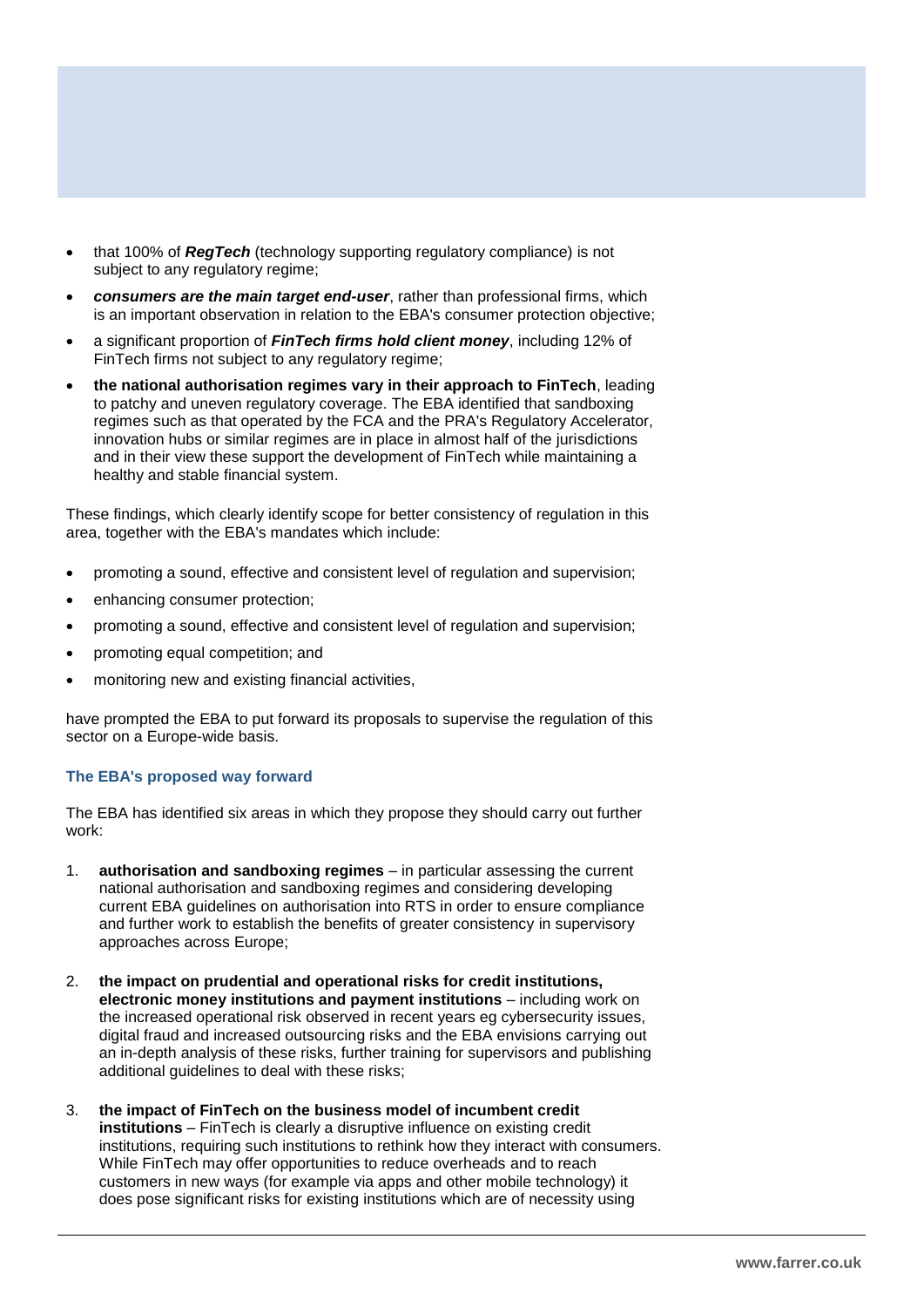legacy technology and IT systems as opposed to pure FinTech firms who are free to engage with the latest technological developments without considering how to marry the new system with the old. There are also potential demographic issues; the almost inevitable closure of branches may negatively impact on older consumers. In order to address these concerns the EBA intends to engage with existing credit, payment and electronic payment institutions and to develop a thematic report regarding the changes to business models of such institutions;

- 4. **customer protection and retail conduct of business issues** the EBA also flagged that consumer rights are currently unclear because of the ambiguous regulatory status of the FinTech firms themselves and issues with cross border provision of such services. The EBA intends to deal with this issue through carrying out further work on the regulatory perimeter that such firms should operate in (as mentioned above at point 1) which it believes will enhance consumer protection. It also intends to carry out work on a co-ordinated approach to complaints handling and the extent and quality of client disclosure in the digital world. The combination of increasing digital access to financial products and services with ongoing low levels of financial literacy was also identified as a risk to consumer protection with the EBA determined to continue to foster national initiatives on financial literacy. The risk posed by the use of Big Data analytics (including social media) is also of concern and the EBA intends to work with other ESAs to counter this risk;
- 5. **the impact of FinTech on the resolution of financial firms** there are a number of aspects where FinTech and FinTech providers can impact resolution scenarios – for example, the use of instant payments through distributed ledger technology (such as blockchain) means that deposits can be paid out more quickly than would be the case with a traditional credit institution and that the "resolution weekend" may disappear, and in turn increase pressure on the institution at an already difficult time. However the EBA also recognises that FinTech could also be useful in a resolution situation, for example by facilitating and improving reporting and monitoring processes. The EBA intends to carry out further scrutiny of the impact on and by FinTech firms in relation to resolution planning; and
- 6. **the impact on anti-money laundering (AML) and countering the financing of terrorism (CTF)** – from the EBA's point of view there are several AML/CTF issues emerging in the FinTech sector. Under the EU's Fourth Anti-Money Laundering Directive (AMLD) firms designated as "obliged entities" are subject to strict AML procedures, however not all FinTech firms have been designated as "obliged entities" and the EBA believes that this may "lead to regulatory arbitrage and create terrorist financing and money laundering vulnerabilities in that sector". The potential for cross border provision of digital financial services also creates issues as to which AML/CTF regime a FinTech firm needs to follow. Together with the other ESAs, the EBA is working on an opinion setting out their views on how FinTech firms should comply with AML/CTF obligations. The EBA will also update its guidelines to take account of AML/CTF risks related to the increasing FinTech industry.

#### **The ECB's proposed approach**

The ECB's Draft Guide notes that there are an increasing number of credit institution licence applications for FinTech banks (which the ECB defines as banks whose "production and delivery of banking products and services are based on technology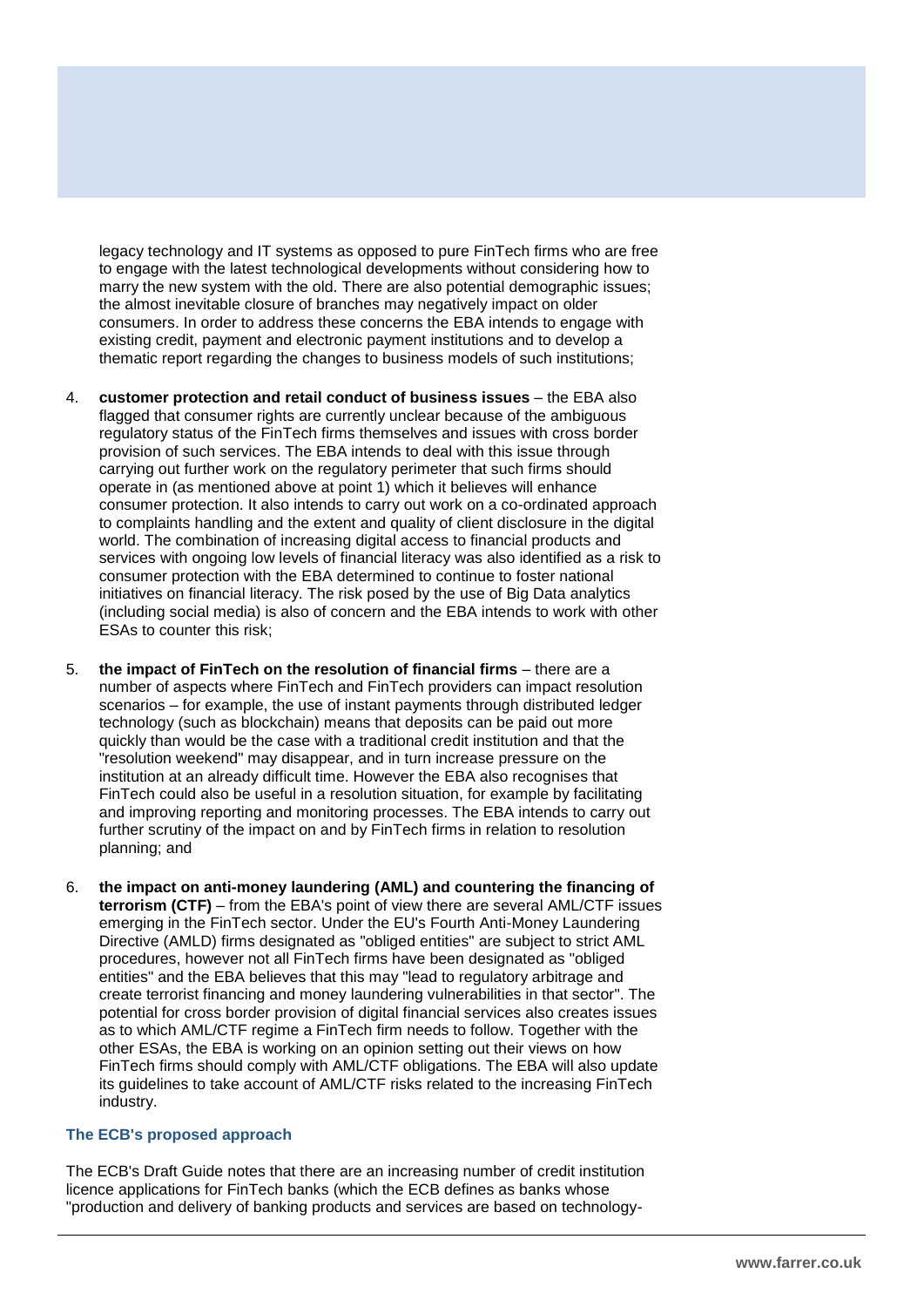enabled innovation"). Balancing its objective to maintain a sound banking system with a desire to allow space for these new entrants to make a positive contribution to the market and thereby widen consumer choice the ECB explains that it is publishing this Draft Guide with the aim of both increasing understanding of the licencing procedure and enhancing transparency for applicants. While the Draft Guide is technology neutral, the ECB is clear that FinTech banks must be held to adequate authorisation and prudential standards as traditional credit institutions are in order to maintain a "level playing field".

The Draft Guide sets out four areas of general criteria assessed in the licensing process and we set out the most important points to note below.

### **1. Governance**

- *Suitability of the members of the management body:* in addition to the general suitability criteria for a bank's management body ("adequate knowledge, skills and practical and theoretical experience in banking and/or financial services"), members of the management body of a FinTech bank must have sufficient technical knowledge, skills and experience.
- *Suitability of shareholders:* Shareholders must have management and technical competence in the area of financial activities, including financial services. Additionally, the financial soundness of shareholders should be sufficient to ensure the sound and prudent operation of the FinTech bank for an initial period of usually three years.

# **2. Internal organisation**

- *Credit risk approval and governance*: the ECB acknowledges that FinTech banks may not have sufficient information to build bespoke internal credit scoring systems in the initial phase of their operations, although the ECB is clear that FinTech banks need to have properly instituted processes in place for approving loans and indicate that both the ECB and/or the relevant national competent authority may consider carrying out additional assessments post authorisation to ensure this is the case. Any alternative credit scoring process that a FinTech bank intends to rely on will need to be thoroughly risk assessed. The ECB also flags that given the potential for FinTech banks to be more internationally focussed, such banks should consider whether they require to take into account country specific credit scoring risks.
- *IT-related risks*: applicants should ensure they have specific controls and safeguards for cybercrime as there is an increased vulnerability to cyberattacks due to the fact that at their core they are technology driven and their tendency for greater levels of outsourcing. The ECB sets out the following in relation to IT:
	- i. that after a licence is granted it may carry out on-site examinations of IT infrastructure;
	- ii. it expects specialised staff and an internal risk management framework to enable the FinTech bank's management body to develop a strategy and procedures to monitor, rapidly detect and respond to cyber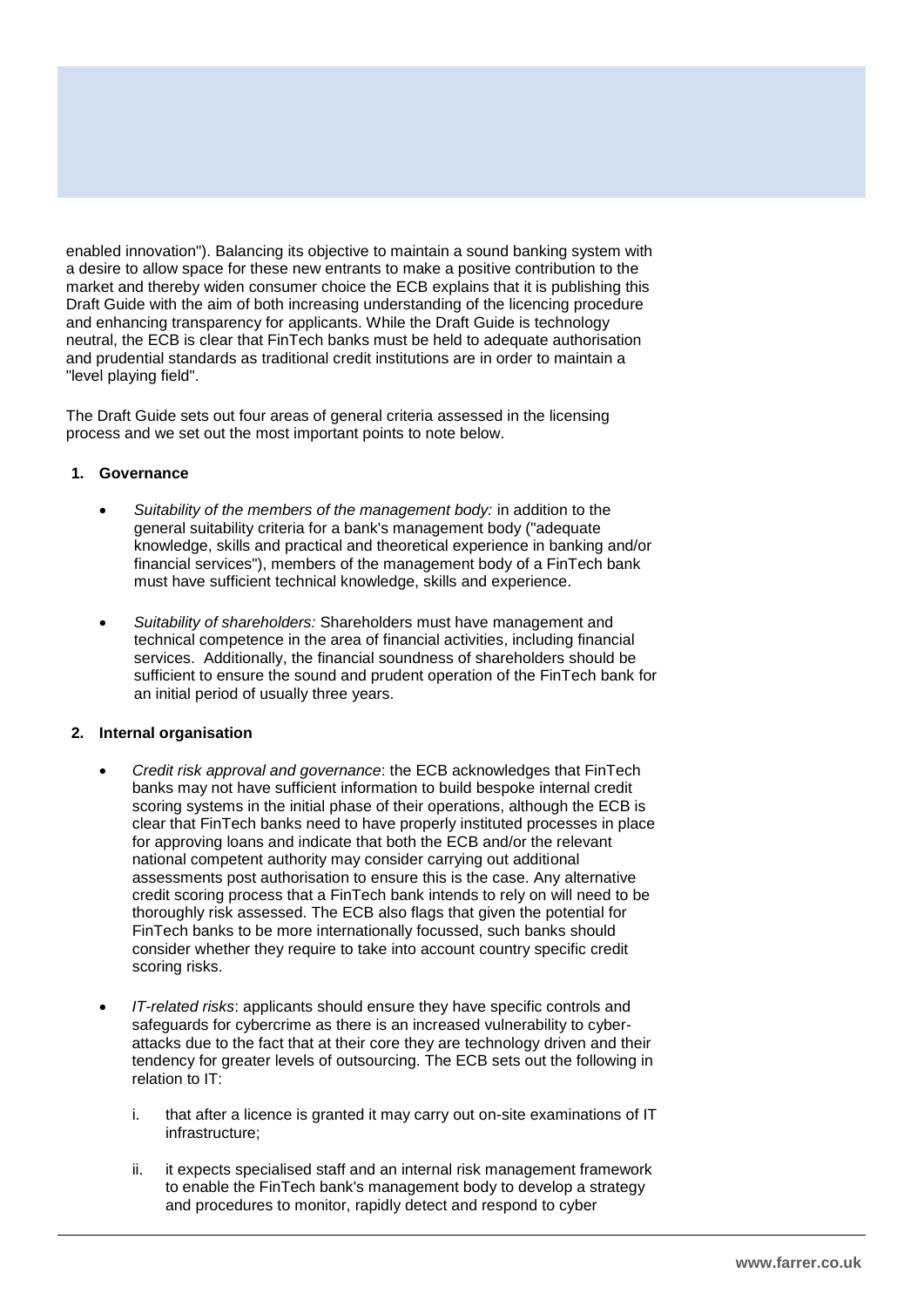incidents; and

- iii. arrangements should be in place to ensure business continuity and sustainability including how customers could be compensated if they are victims of a cyber-attack.
- *Outsourcing risks (other than cloud)*: applicants should also ensure they are able to exercise contractual rights to audit outsourced activities and consider assessing dependencies on suppliers (for example third party vendors of credit scoring programmes), in particular, vulnerabilities owing to contractual lock-in clauses which may pose risks related to business continuity. The FinTech bank applicant or an independent third party must have carried out appropriate due diligence on service providers considering the financial situation of the service provider, its market position, quality and turnover of its managers and staff, ability to manage business continuity and provide accurate and timely management reports.
- *Cloud outsourcing*: the applicant must give due attention by way of a comprehensive assessment of:
	- i. the nature, scope and complexity of the cloud contractual arrangement and technical set up;
	- ii. the level of dependence on cloud service providers, minimising dependence on a single cloud service provider;
	- iii. the compliance of the cloud service provider with legal and regulatory requirements;
	- iv. the actions the cloud service provider will take in the event of a failure of its systems to continue to support the applicant;
	- v. the level of protection for personal and confidential data established in the service level agreement.
- *Data governance:* applicants should ensure that information is protected against disclosure to unauthorised users (data confidentiality), improper modification (data integrity) and inaccessibility when needed (data availability).

#### **3. Exit plan**

 Given the recent entrance into the market of FinTech banks and the lack of past performance data, the ECB believes that there is a level of uncertainty as to their future performance, in order to deal with this risk, the ECB is urging applicants prepare an exit plan. This exit plan should identify how the FinTech bank "can cease its business operations on its own initiative, in an orderly and solvent manner, without harming consumers, causing disruption to the financial system or requiring regulatory intervention". One specific point the ECB and relevant national regulators will consider is whether the cost of such an exit plan together with the FinTech bank's first three years' worth of operational costs can be met by the FinTech bank's own funds.